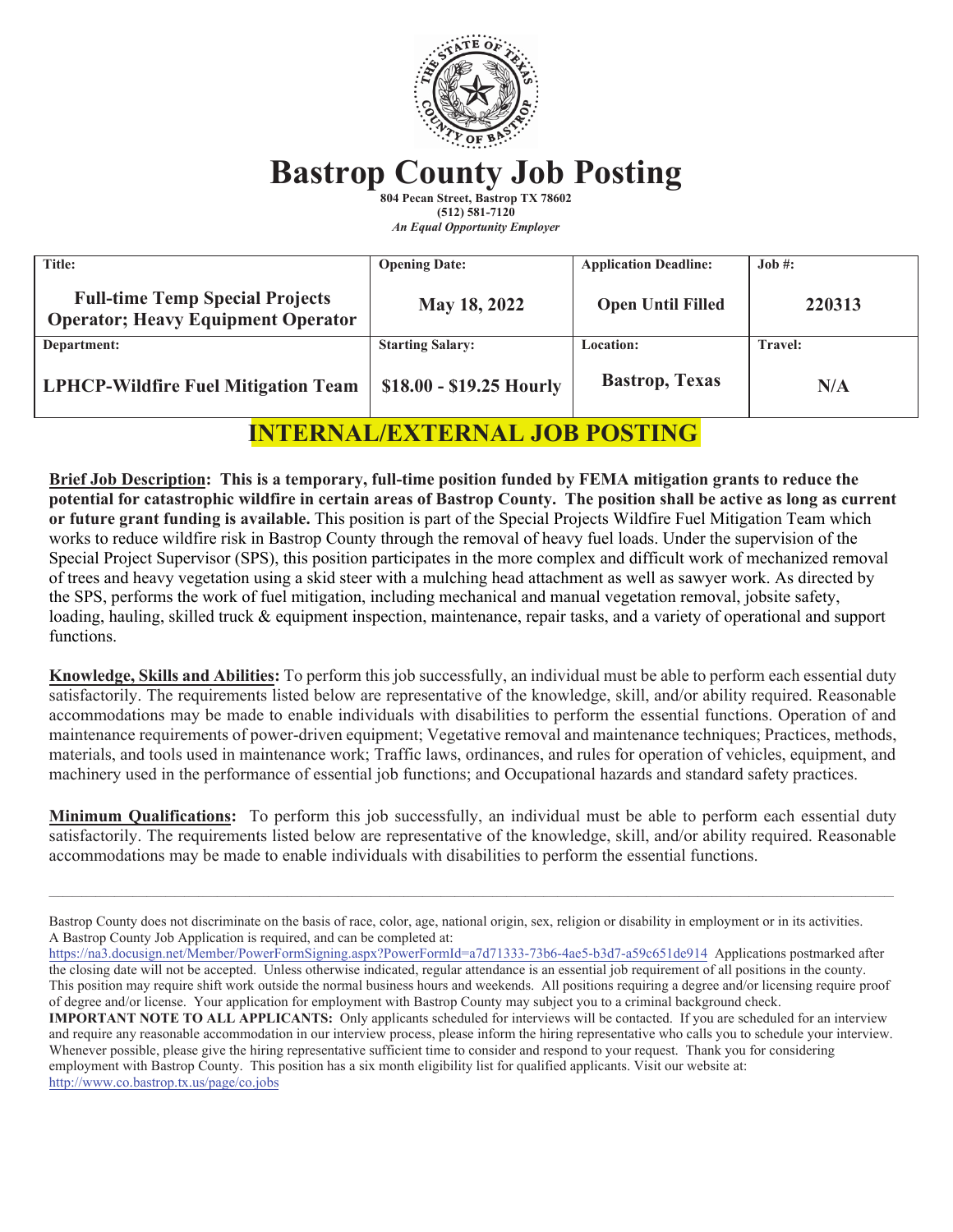# **BASTROP COUNTY, TEXAS Job Description**

*Job Title: Special Project Worker; Heavy Equipment Operator* 

**Department:** LPHCP-Wildfire Fuel Mitigation **FLSA Status:** Non-Exempt

# **Reports To: Special Projects Supervisor (SPS)**

**SUMMARY: This is a temporary, full-time position funded by FEMA mitigation grants to reduce the potential for catastrophic wildfire in certain areas of Bastrop County. The position shall be active as long as current or future grant funding is available**. This position is part of the Special Projects Wildfire Fuel Mitigation Team which works to reduce wildfire risk in Bastrop County through the removal of heavy fuel loads. Under the supervision of the Special Project Supervisor (SPS), this position participates in the more complex and difficult work of mechanized removal of trees and heavy vegetation using a skid steer with a mulching head attachment as well as sawyer work. As directed by the SPS, performs the work of fuel mitigation, including mechanical and manual vegetation removal, jobsite safety, loading, hauling, skilled truck & equipment inspection, maintenance, repair tasks, and a variety of operational and support functions.

# **SUPERVISION RECEIVED AND EXERCISED**

Receives general supervision from the SPS; Exercises no supervision.

# **ESSENTIAL DUTIES AND RESPONSIBILITIES** include the following:

- 1. Operate construction and maintenance equipment, such as Skid steer tractors with mulching heads, haul trucks, trailers, chainsaws, other hand tools, equipment, & machinery used in vegetation removal and maintenance operations.
- 2. Pick up and deliver equipment to and from work sites. Identify equipment needs for each assigned project.
- 3. Transport equipment & materials used in the performance of County business between sites, including:
	- a. Pre-trip inspections per DOT regulations;
	- b. Loading materials & equipment onto trucks and trailers;
	- c. Ensuring that load is correctly placed and secured using ropes and chains as necessary, so as to avoid damage to the truck or materials;
	- d. Unloading materials & equipment from the trucks and trailers.
- 4. Operate chainsaws and other vegetative and removal apparatus; direct and control traffic around work sites. Identify and address worksite hazards.
- 5. Inspect equipment for proper functioning and safety. Perform preventive and/or minor maintenance on vehicles, equipment, and machinery, including changing and replenishing fluids as required. Includes brakes, tires, oil, and electrical systems.
- 6. Inspect, diagnose, locate, and repair mechanical difficulties on County vehicles and equipment which will include a variety of gasoline and diesel powered maintenance and construction equipment. Assist in the purchase of maintenance parts and materials.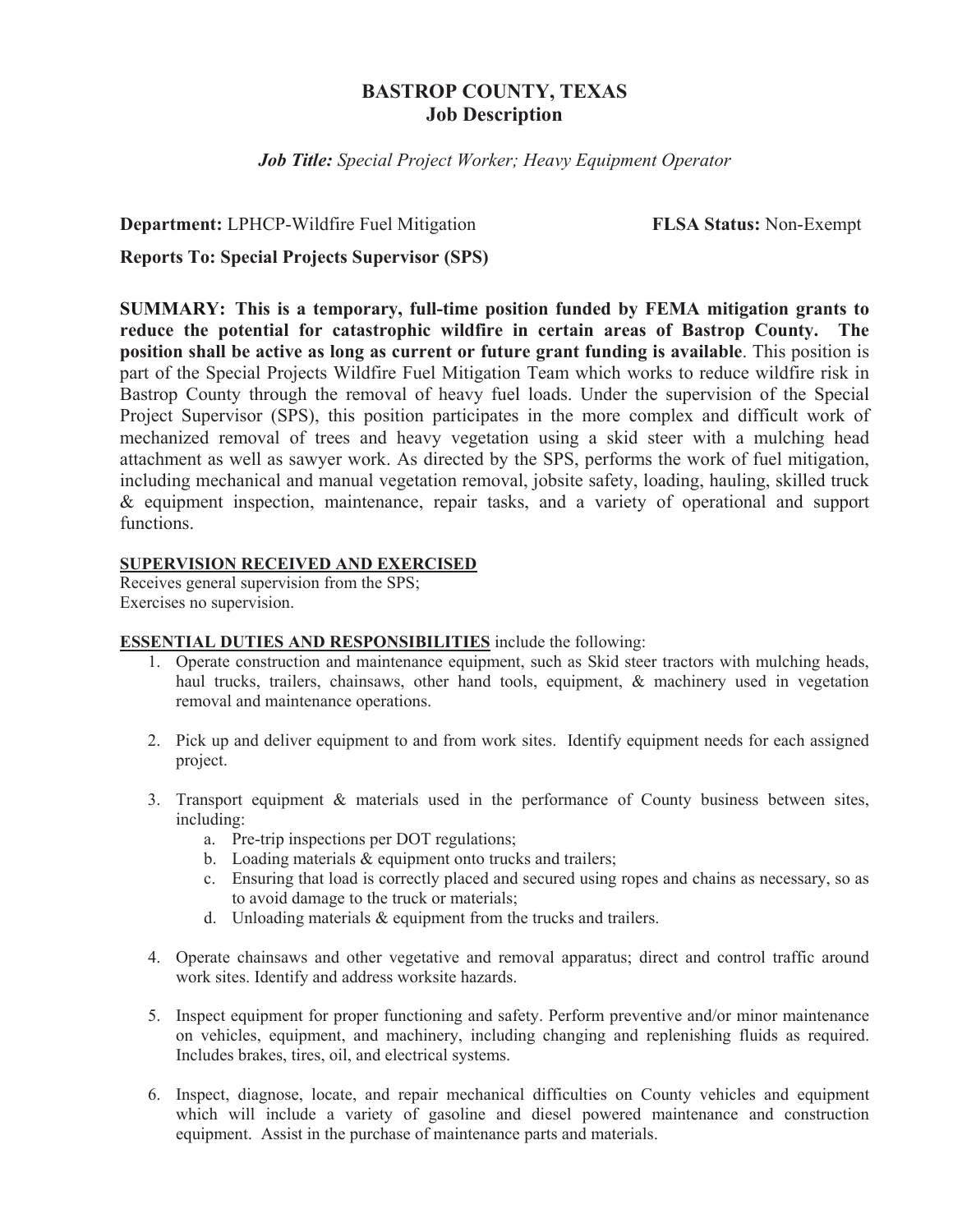**OTHER FUNCTIONS:** Performs other job related duties as directed by supervisor(s).

*NOTE: The essential functions describe the general nature and level of work being performed by employees holding this position. This is not intended to be a comprehensive listing of all duties and responsibilities required, nor are all duties listed necessarily performed by any one employee so classified.* 

**MINIMUM QUALIFICATIONS:** To perform this job successfully, an individual must be able to perform each essential duty satisfactorily. The requirements listed below are representative of the knowledge, skill, and/or ability required. Reasonable accommodations may be made to enable individuals with disabilities to perform the essential functions.

# **Knowledge of:**

Operation of and maintenance requirements of power-driven equipment;

Vegetative removal and maintenance techniques;

Practices, methods, materials, and tools used in general construction and maintenance work;

Traffic laws, ordinances, and rules for operation of vehicles, equipment, and machinery used in the performance of essential job functions;

Requirements for obtaining and maintaining a Texas Commercial Driver's License; and Occupational hazards and standard safety practices.

# **Ability to:**

Read and interpret maps, sketches, drawings, schematics, specifications, and technical manuals;

Work for long periods of time wearing personal protective equipment and clothing;

Operate a variety of power-driven equipment including skid steer tractors;

Perform a variety of skilled vehicle & equipment maintenance tasks;

Independently perform complex and difficult mechanic work including diagnosing, troubleshooting, fabricating, and repair of automotive and construction equipment;

Accurately determine mechanical repair needs and estimate the cost and time required for repairs;

 Perform various manual tasks for extended periods of time and in unfavorable weather conditions; Perform heavy manual labor;

Maintain a safe driving record;

Work independently in the absence of supervision;

Work in a safety-conscious environment and to follow & promote good safety practices;

Establish and maintain effective working relationships with those contacted in the course of the job;

 Learn, understand, and apply pertinent laws, rules, and regulations including required environmental practices;

Understand and follow verbal and written instructions;

Communicate clearly and concisely, both verbally and in writing.

# **Physical Demands:**

The physical demands described here are representative of those that must be met by an employee to successfully perform the essential duties of this job. Reasonable accommodations may be made to enable individuals with disabilities to perform the essential functions.

Maintain effective audio-visual discrimination and perception needed for:

Making observations, operating assigned equipment, and communicating with others; and

Employee must have visual abilities including close vision, distance vision, depth perception, peripheral vision, and the ability to adjust focus.

Effectively handle a work environment and conditions which involve: